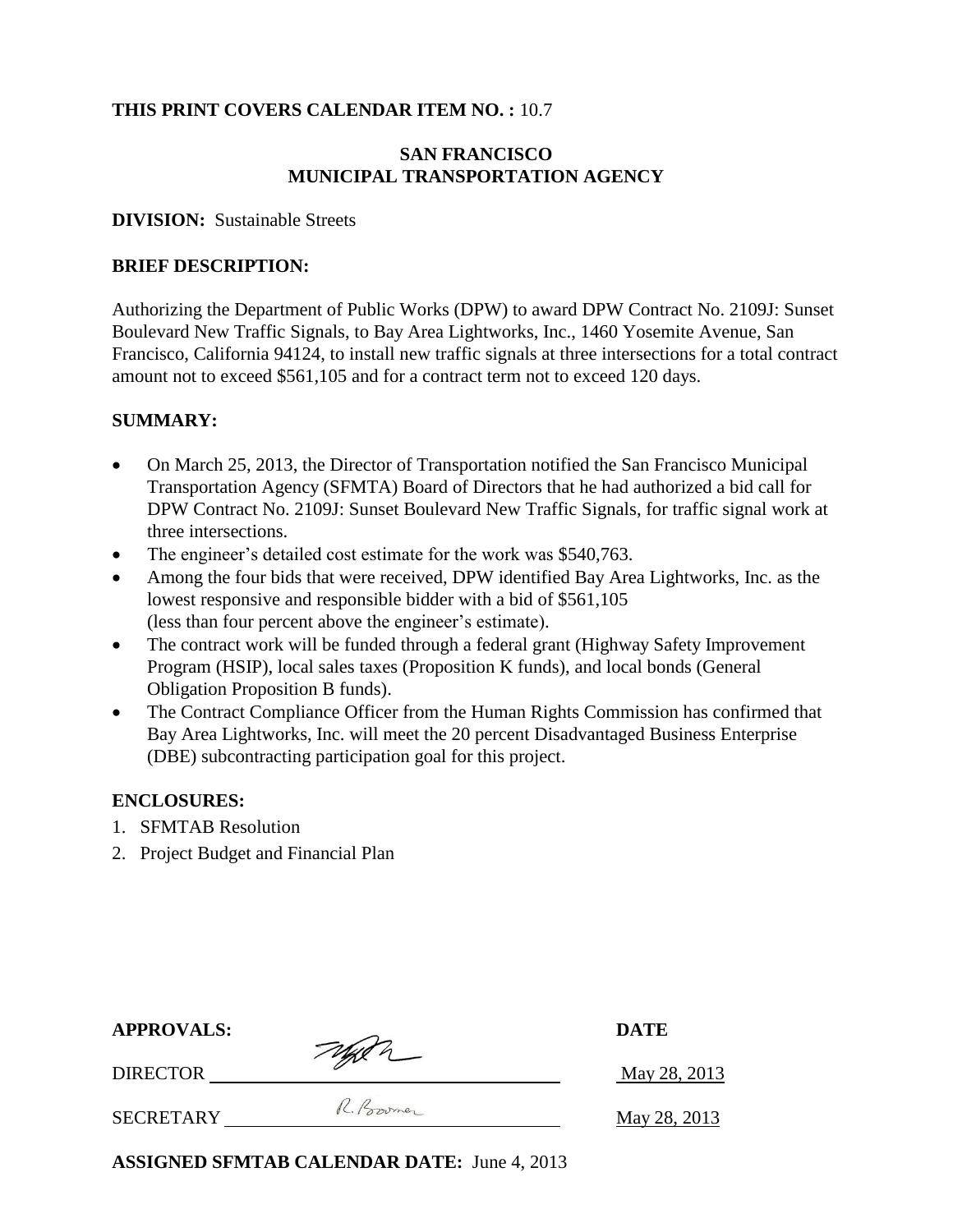### **PAGE 2.**

### **PURPOSE**

SFMTA staff requests this Board to authorize DPW to award DPW Contract No. 2109J: Sunset Boulevard New Traffic Signals, to Bay Area Lightworks, Inc., 1460 Yosemite Avenue, San Francisco, California 94124, for a total contract amount not to exceed \$561,105 and for a contract term not to exceed 120 days.

## **GOAL**

The SFMTA will further the following goals and objectives of the Strategic Plan through the award and execution of this contract.

- Goal 1: Create a safer transportation experience for everyone Objective 1.3: Improve the safety of the transportation system
- Goal 2: Make transit, walking, bicycling, taxi, ridesharing, and carsharing the preferred means of travel Objective 2.3: Increase use of all non-private auto modes

## **DESCRIPTION**

### **Scope of Work**

The SFMTA , utilizing DPW Contract No. 2109J: Sunset Boulevard New Traffic Signals, will perform new traffic signal installations at three intersections in San Francisco (the Work). These intersections are as follows: Kirkham Street and Sunset Boulevard; Santiago Street and Sunset Boulevard; and Sunset Boulevard and Ulloa Street.

The Work involves the installation of new wiring, conduits, poles, traffic signal controllers, vehicle signals, pedestrian signals with countdown timers, and Americans with Disabilities Act (ADA) compliant curb ramps. The Work is more specifically described in the "Sunset Boulevard New Traffic Signals Contract No. 2109J Project Manual". The accompanying contract plans and miscellaneous reference drawings which are available for inspection at DPW's Bureau of Engineering, 30 Van Ness Avenue,  $5<sup>th</sup>$  Floor, San Francisco, California.

The SFMTA selected these locations to improve vehicle and pedestrian safety based on the presence of public transit vehicles and heavy vehicle and pedestrian traffic.

The Work is designed to improve safety by seeking to reduce the frequency of right angle collisions, improving right of way assignment for vehicles and pedestrians, and allowing minor side street vehicle and pedestrian traffic to enter or cross the major street with less difficulty.

The project is categorically exempt under the California Environmental Quality Act (CEQA) and the National Environmental Policy Act (NEPA).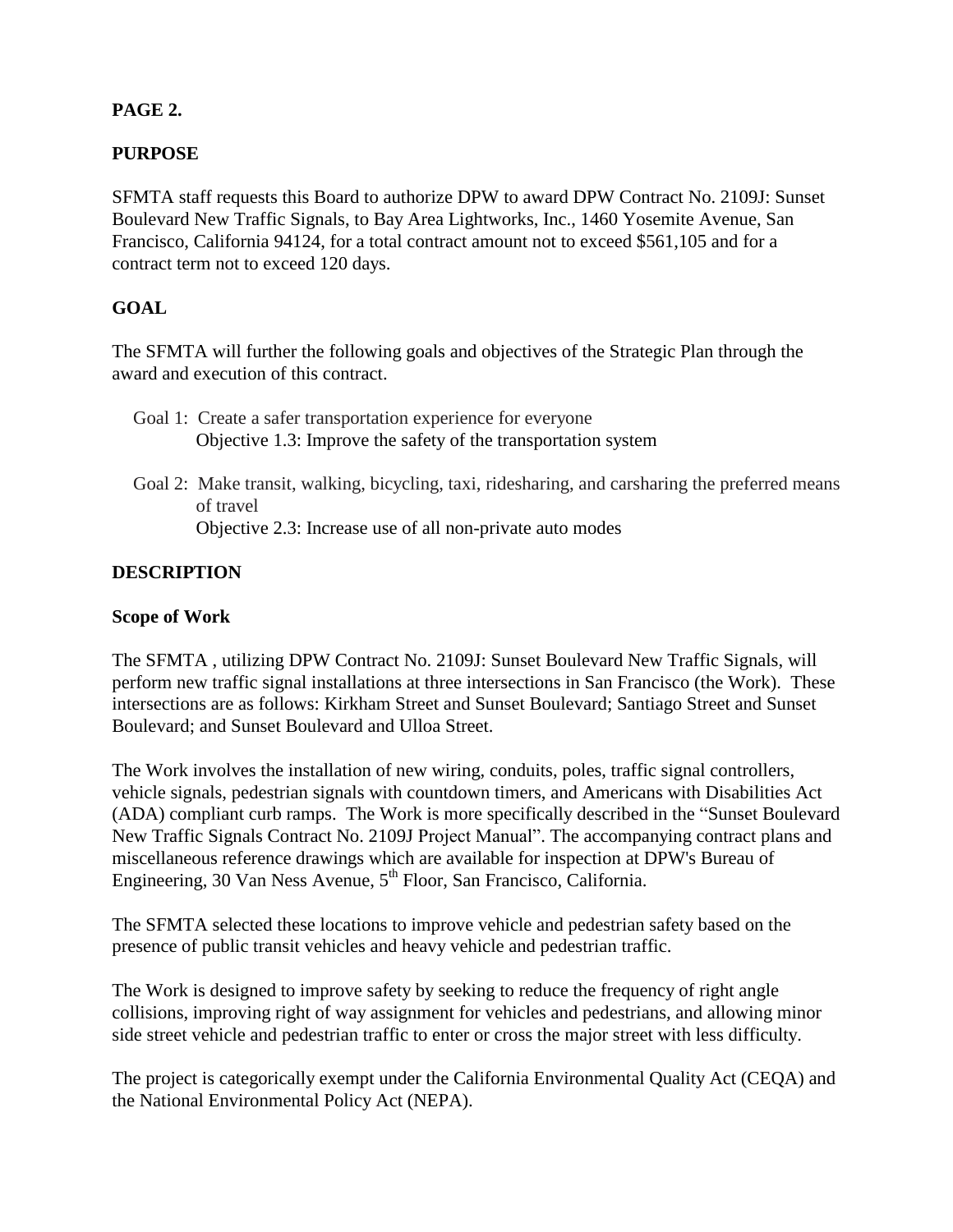## **PAGE 3.**

SFMTA staff performed the initial conceptual design and most of the detailed electrical design for this contract. DPW staff performed the detailed electrical design review, contract preparation, and contract advertising. DPW staff will also provide construction management services.

The time allotted for substantial completion of the Work is 120 calendar days from the written Notice to Proceed. Liquidated damages are \$1,500 per day for contractor's delay that results in failure to complete the Work on time.

#### **Solicitation for Bids and Bid Opening**

On March 25, 2013, the Director of Transportation notified the SFMTA Board that he had authorized a bid call for DPW Contract No. 2109J: Sunset Boulevard New Traffic Signals, for new traffic signal installations at three intersections in San Francisco.

On March 30, 2013, the City solicited bids through public advertisements in the San Francisco Chronicle and the Small Business Exchange. In addition, the public advertisement was listed until the day of the bid opening on the City's internet website.

On May 1, 2013, DPW received and publicly opened the following four bids for DPW Contract No. 2109J:

- Bay Area Lightworks, Inc. 1460 Yosemite Avenue San Francisco, CA 94124 Bid Amount: \$561,105
- Phoenix Electric Company 1350 Van Dyke Avenue San Francisco, CA 94124 Bid Amount: \$623,735.00
- Steiny and Company, Inc. 27 Sheridan Street Vallejo, CA 94590 Bid Amount: \$684,570.50
- Shimmick Construction Company, Inc. 8201 Edgewater Drive, Suite 202 Oakland, California 94621 Bid Amount: \$914,110.00

As the lowest responsive and responsible bidder, staff recommends awarding to Bay Area Lightworks, Inc. in the amount of \$561,105. This bid is less than four percent above the engineer's estimate.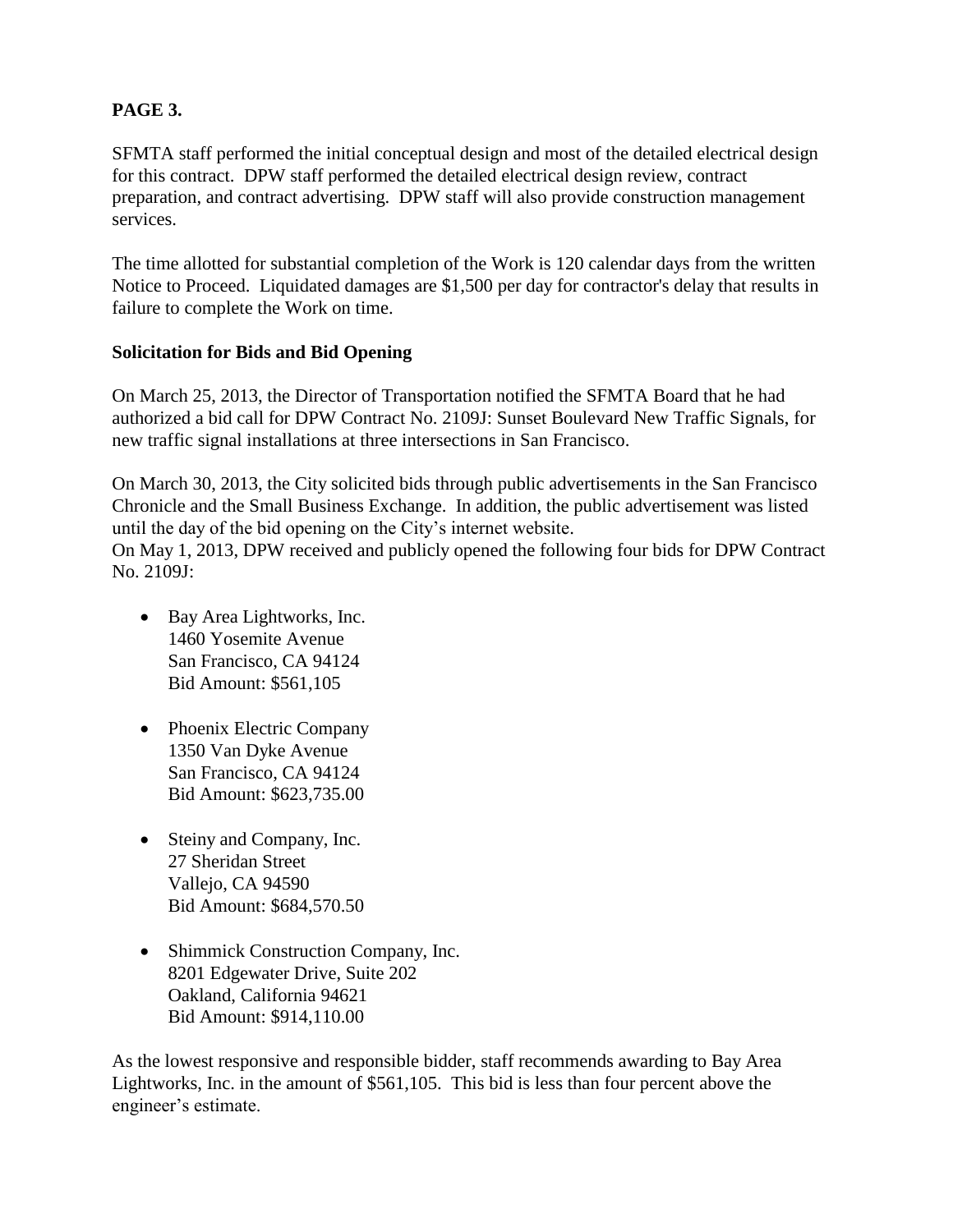## **PAGE 4.**

Bay Area Lightworks, Inc. is a responsible contractor with extensive experience in traffic signal installations in the City. Bay Area Lightworks has completed or is in the process of completing the following recent traffic signal contracts: DPW Contract No. 0985J: Contract 32 Traffic Signal Modifications (completed October 2009), DPW Contract No. 1577J: Accessible Pedestrian Signal (APS) Pole & Conduit Installation (completed December 2009), DPW Contract No. 1734J: Clarendon Avenue and Panorama Drive – New Traffic Signals (completed December 2010), SFMTA Contract No. 1235: Saint Francis Circle Rail Replacement Project (completed March 2011), DPW Contract No. 1685J: Van Ness Corridors Project – Gough Street (completed January 2012), and DPW Contract No. 1984J: Sunset Boulevard Pedestrian Countdown Signals (currently under construction).

In its bid for DPW Contract No. 2109J, Bay Area Lightworks, (a DBE contractor) listed the following subcontractors:

- North Tipp Construction
- Wesco Distribution
- CMC Construction (DBE)

## **ALTERNATIVES CONSIDERED**

Instead of contracting out using the competitive bid process, the following alternatives were also considered but not selected:

- No-build option This option was not chosen because new traffic signal installations at key intersections have been found to enhance safety.
- Rebidding and/or renewing an existing contract This option does not apply to Contract No. 2109J.
- Use of SFMTA in-house staff Implementation of traffic signal installations through the use of in-house staff was found to not be feasible. SFMTA in-house staff such as the SSD Traffic Signal Shop are primarily staffed and equipped to perform maintenance of existing traffic signals.

Staff concluded that contracting out through the use of the competitive bidding process was the best alternative for the construction of DPW Contract No. 2109J. Historically, contracting out via competitive bidding has been the primary way that new traffic signal installations have been implemented in the City; SSD has found this method to be a cost-effective and efficient way to implement new traffic signal installations.

## **FUNDING IMPACT**

The Work is funded through a federal grant (HSIP), local sales taxes (Proposition K funds), and local bonds (General Obligation Proposition B funds). Please refer to the attached Project Budget and Financial Plan – Enclosure 2, for details.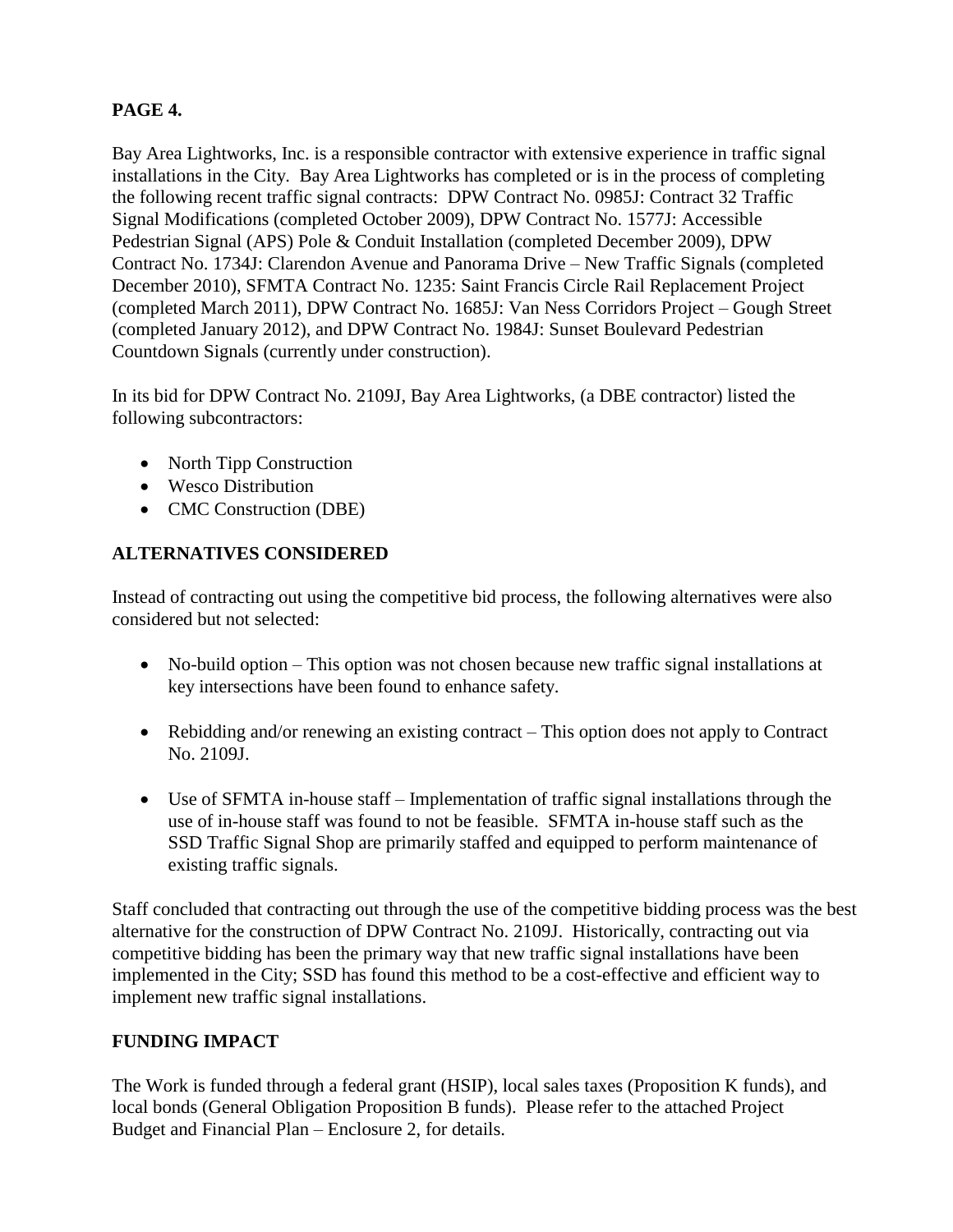## **PAGE 5.**

For the design phase of this project, Caltrans and the Federal Highway Administration (FHWA) approved \$144,000 from a federal grant (HSIP) and San Francisco County Transportation Authority (SFCTA) approved \$45,000 from local sales taxes (Proposition K funds).

For the construction phase of this project, Caltrans and the Federal Highway Administration (FHWA) approved \$625,000 from a federal grant (HSIP) and SFCTA approved \$216,000 from local sales taxes (Proposition K funds). SFMTA will use \$60,000 in local bonds (General Obligation Proposition B funds) to fund the installation of new controller cabinets at the three intersections.

Operating funds required for the maintenance of traffic signals to be constructed as part of DPW Contract No. 2109J: Sunset Boulevard New Traffic Signals are included in the SFMTA's FY2014 Operating Budget.

## **OTHER APPROVALS RECEIVED OR STILL REQUIRED**

The Contract Compliance Officer from the Human Rights Commission has reviewed this calendar item and has confirmed that Bay Area Lightworks, Inc. meets the 20 percent Disadvantaged Business Enterprise (DBE) subcontracting participation goal for this project.

DPW will proceed to award DPW Contract No. 2109J: Sunset Boulevard New Traffic Signals following the SFMTA Board approval.

### **RECOMMENDATION**

Staff recommends that the SFMTA Board of Directors authorize DPW to award DPW Contract No. 2109J: Sunset Boulevard New Traffic Signals to Bay Area Lightworks, to install new traffic signals at three intersections for a total contract amount not to exceed \$561,105 and for a contract term not to exceed 120 days.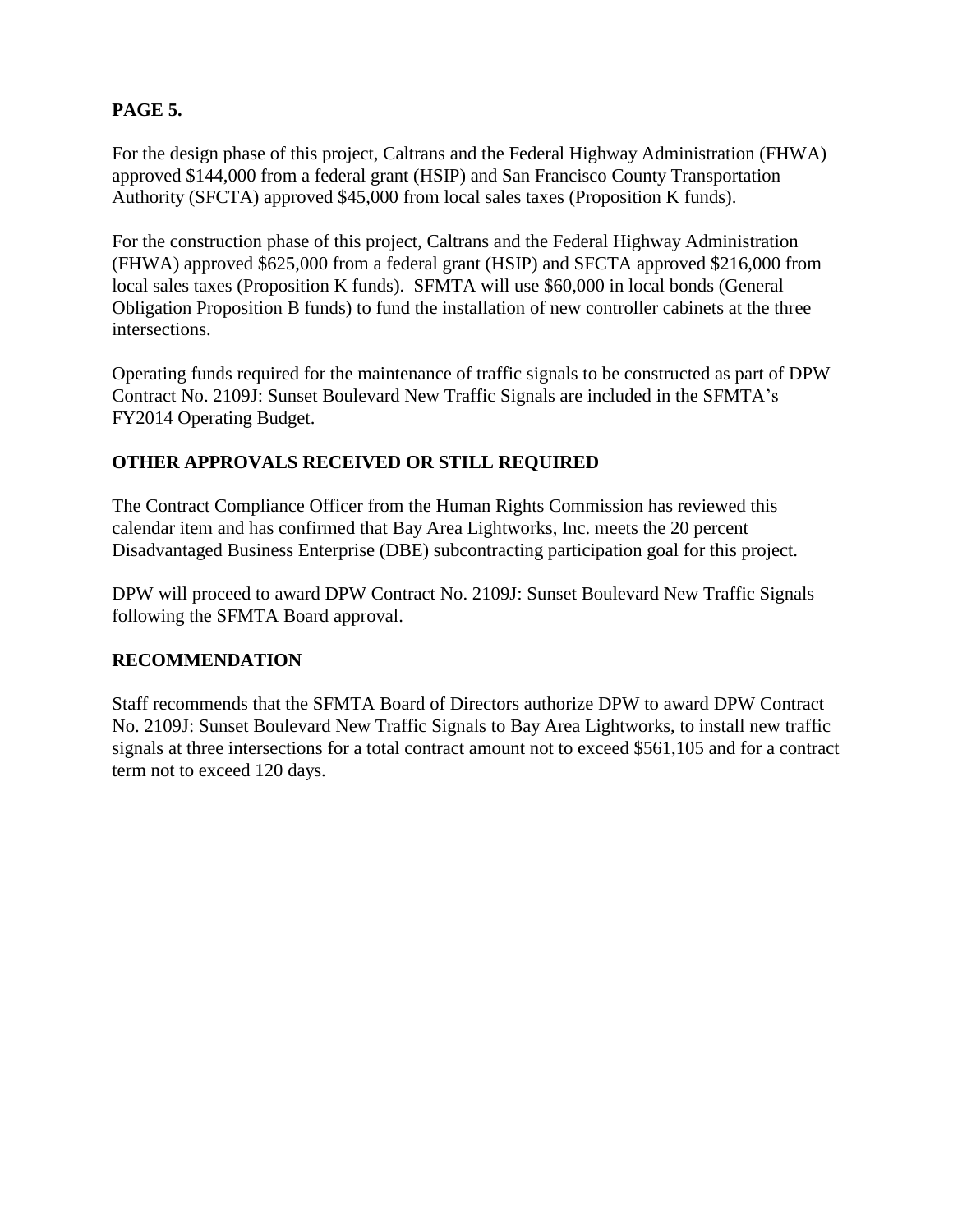### SAN FRANCISCO MUNICIPAL TRANSPORTATION AGENCY BOARD OF DIRECTORS RESOLUTION No.

WHEREAS, The San Francisco Municipal Transportation Agency's (SFMTA) Sustainable Streets Division (SSD) identifies intersections for new traffic signal installations to be funded by federal and local funds; and,

WHEREAS, The SFMTA has identified the following three intersections for new traffic signals to improve vehicle and pedestrian safety based on the presence of public transit vehicles and heavy vehicle and pedestrian traffic: Kirkham Street and Sunset Boulevard; Santiago Street and Sunset Boulevard; and Sunset Boulevard and Ulloa Street (the Work); and,

WHEREAS, The SFMTA proposes to perform the Work under Department of Public Works (DPW) Contract No. 2109J: Sunset Boulevard New Traffic Signals; and,

WHEREAS, The Work involves the installation of new wiring, conduits, poles, traffic signal controllers, vehicle signals, pedestrian signals with countdown timers, and Americans with Disabilities Act (ADA) compliant curb ramps; and,

WHEREAS, The Work will be funded through a federal grant (Highway Safety Improvement Program), local sales taxes (Proposition K funds), and local bonds (General Obligation Proposition B funds); and,

WHEREAS, On March 25, 2013, the Director of Transportation notified the SFMTA Board of Directors that he had authorized a bid call for DPW Contract No. 2109J: Sunset Boulevard New Traffic Signals; and,

WHEREAS, The City advertised bids for DPW Contract No. 2109J and received four bids, which were opened publicly on May 1, 2013; and,

WHEREAS, DPW has determined that Bay Area Lightworks, Inc. is the lowest responsive and responsible bidder, with a bid of \$561,105; and,

WHEREAS, The Contract Compliance Officer from the Human Rights Commission has confirmed that Bay Area Lightworks, Inc. meets the established Disadvantaged Business Enterprise subcontracting participation goal of 20 percent for this contract; now, therefore, be it

RESOLVED, That the San Francisco Municipal Transportation Agency Board of Directors authorizes the Department of Public Works to award DPW No. 2109J: Sunset Boulevard New Traffic Signals, to Bay Area Lightworks, Inc., 1460 Yosemite Avenue, San Francisco, California 94124, to install new traffic signals at three intersections for a total contract amount not to exceed \$561,105 and for a contract term not to exceed 120 days.

I certify that the foregoing resolution was adopted by the San Francisco Municipal Transportation Agency Board of Directors at its meeting of June 4, 2013.

 $\overline{\phantom{a}}$  , and the contract of the contract of the contract of the contract of the contract of the contract of the contract of the contract of the contract of the contract of the contract of the contract of the contrac Secretary to the Board of Directors San Francisco Municipal Transportation Agency